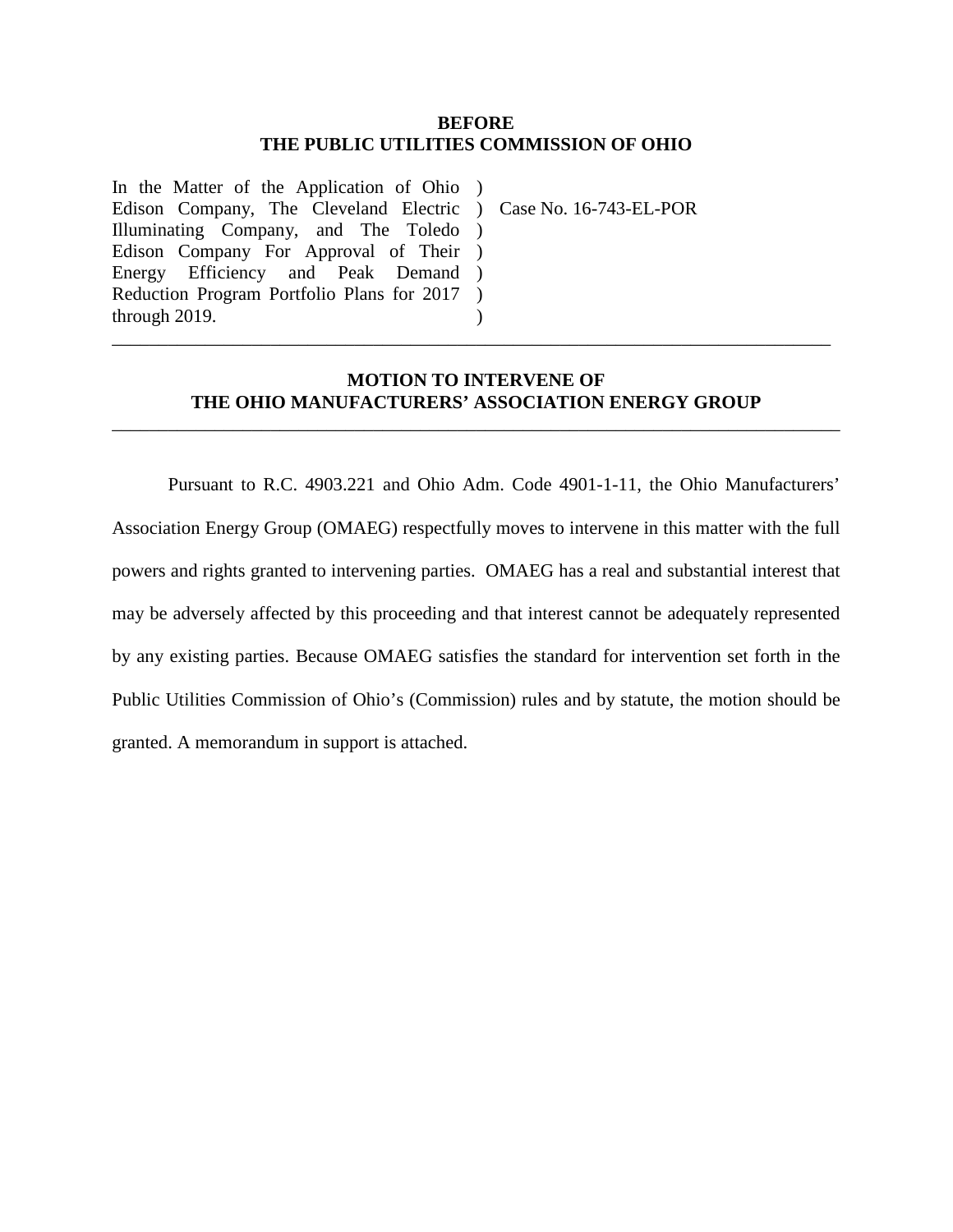Respectfully submitted,

/s/ Kimberly W. Bojko Kimberly W. Bojko (0069402) Danielle M. Ghiloni (0085245) Carpenter Lipps & Leland LLP 280 North High Street, Suite 1300 Columbus, Ohio 43215 Telephone: (614) 365-4100 Email: Bojko@carpenterlipps.com (willing to accept service by email) Ghiloni@carpenterlipps.com (willing to accept service by email)

*Counsel for the OMAEG*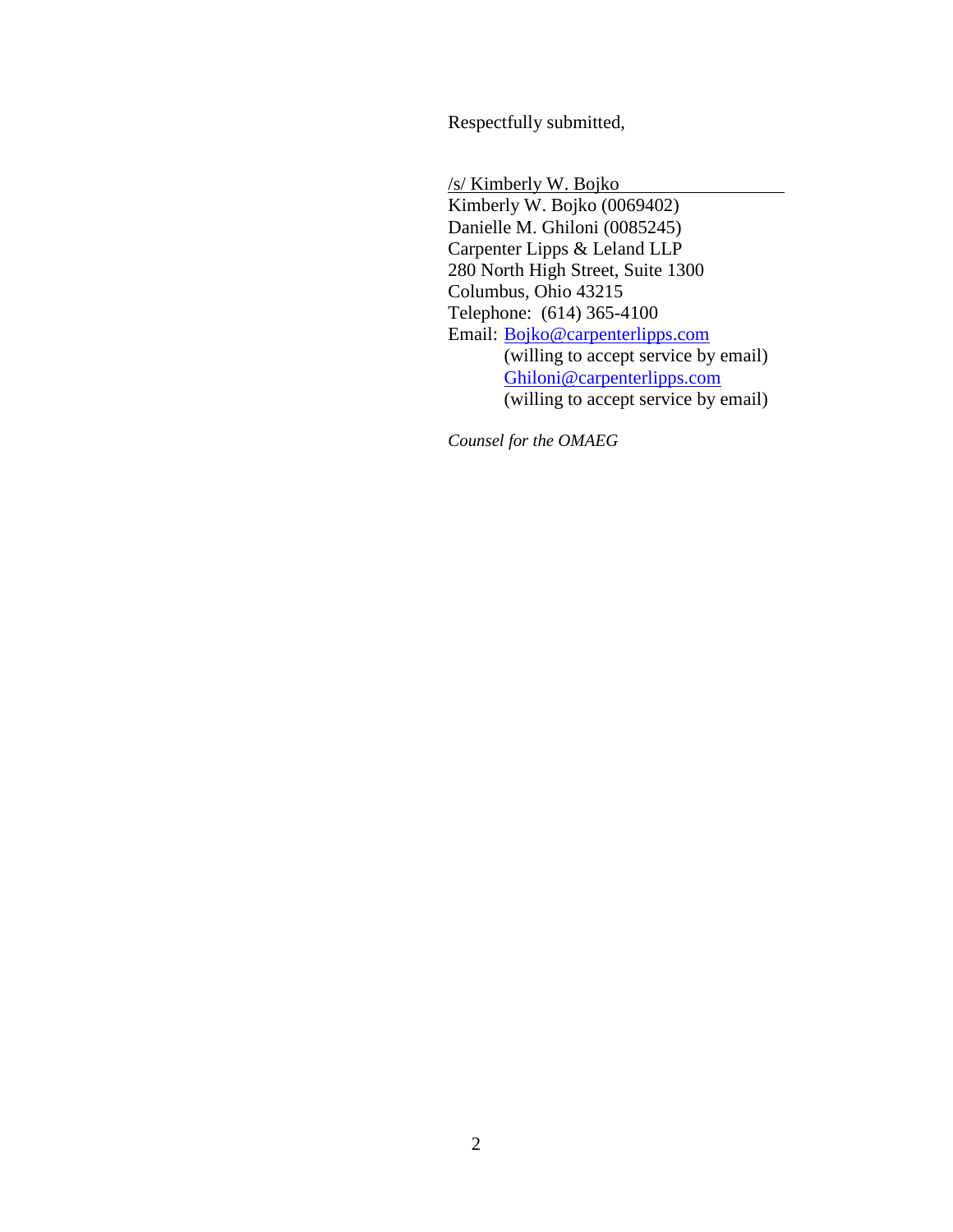#### **BEFORE THE PUBLIC UTILITIES COMMISSION OF OHIO**

)  $\lambda$ ) ) ) ) )

In the Matter of the Application of Ohio Edison Company, The Cleveland Electric Illuminating Company, and The Toledo Edison Company For Approval of Their Energy Efficiency and Peak Demand Reduction Program Portfolio Plans for 2017 through 2019.

Case No. 16-743-EL-POR

## **MEMORANDUM IN SUPPORT**  \_\_\_\_\_\_\_\_\_\_\_\_\_\_\_\_\_\_\_\_\_\_\_\_\_\_\_\_\_\_\_\_\_\_\_\_\_\_\_\_\_\_\_\_\_\_\_\_\_\_\_\_\_\_\_\_\_\_\_\_\_\_\_\_\_\_\_\_\_\_\_\_\_\_\_\_\_\_

\_\_\_\_\_\_\_\_\_\_\_\_\_\_\_\_\_\_\_\_\_\_\_\_\_\_\_\_\_\_\_\_\_\_\_\_\_\_\_\_\_\_\_\_\_\_\_\_\_\_\_\_\_\_\_\_\_\_\_\_\_\_\_\_\_\_\_\_\_\_\_\_\_\_\_\_\_

On April 15, 2016, the Ohio Edison Company, The Cleveland Electric Illuminating Company, and The Toledo Edison Company (collectively, FirstEnergy) filed an application seeking approval of their energy efficiency and peak demand reduction program portfolio plans for 2017 through 2019 (Plan).<sup>1</sup> FirstEnergy states that the Plan was designed to reflect stakeholder input received from the Collaborative Group.<sup>2</sup> Examples of this input include a greater focus on LED lighting, inclusion of hot water circulating pumps in the residential and small enterprise sectors, small business direct install, and analytics-enabled energy efficiency recommendations.<sup>3</sup> Following the filing of its Plan, FirstEnergy and others filed a stipulated procedural schedule for the Commission's approval.<sup>4</sup>

 Ohio Adm. Code 4901-1-11 permits intervention by a party who has a real and substantial interest in the proceeding and who is so situated that the disposition of the proceeding may impair or impede its ability to protect that interest and whose interest is not adequately

 $\overline{a}$ 

<sup>&</sup>lt;sup>1</sup> FirstEnergy's Application at 1 (April 15, 2016).

 $<sup>2</sup>$  Id. at 1.</sup>

 $3$  Id at 2.

<sup>&</sup>lt;sup>4</sup> Motion Requesting Approval of Procedural Schedule at 2 (May 5, 2016).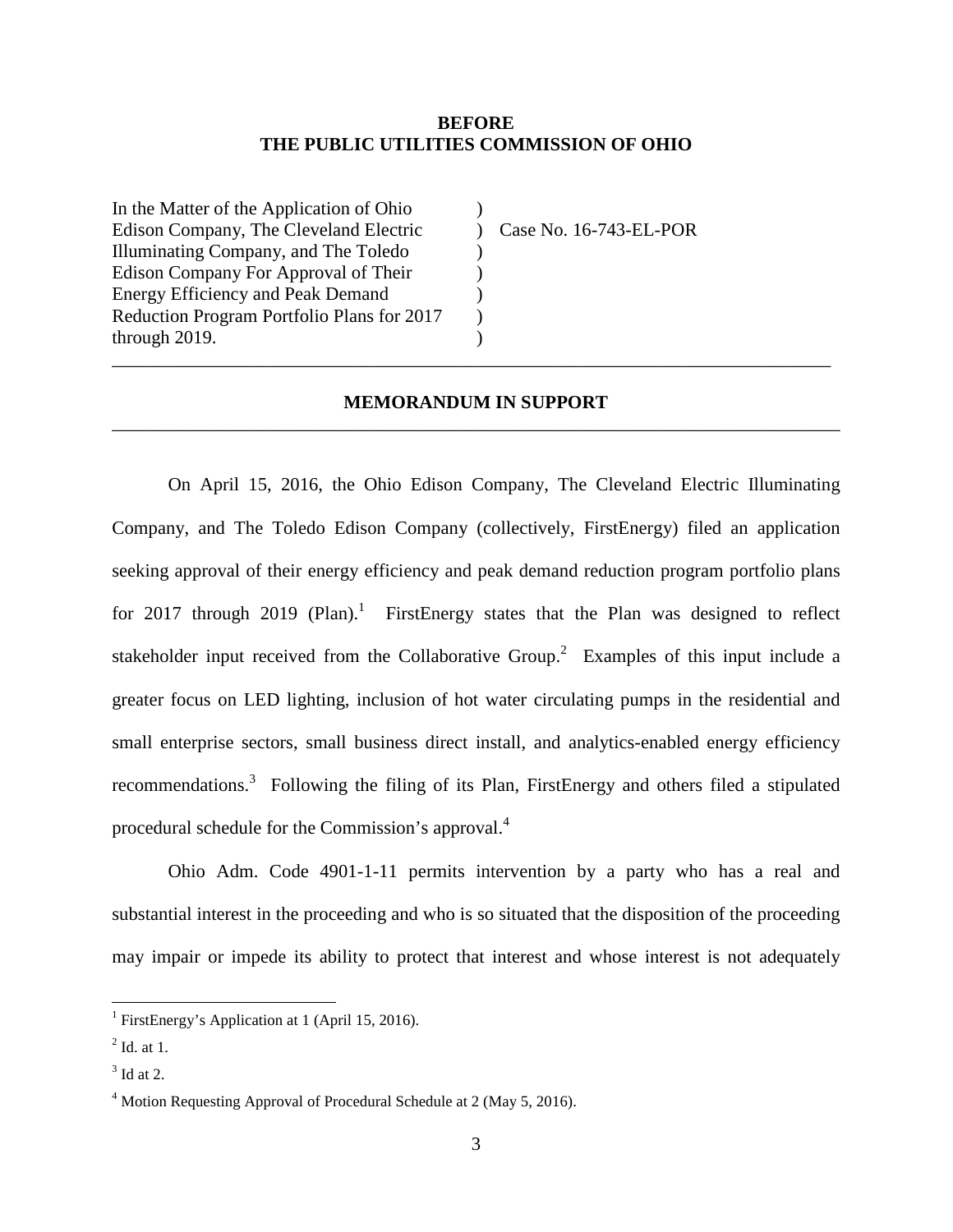represented by an existing party. Likewise, R.C. 4903.221 authorizes intervention where a party: may be adversely affected by the proceeding; will contribute to a full development and equitable resolution of factual issues; and will not unduly prolong or delay the proceedings.

 OMAEG is a non-profit entity that strives to improve business conditions in Ohio and drive down the cost of doing business for Ohio manufacturers. OMAEG members and their representatives work directly with elected officials, regulatory agencies, the judiciary, and the media to provide education and information to energy consumers, regulatory boards and suppliers of energy; advance energy policies to promote an adequate, reliable, and efficient supply of energy at reasonable prices; and advocate in critical cases before the Commission. OMAEG members purchase electric services from FirstEnergy. Moreover, OMAEG has participated in prior proceedings involving FirstEnergy's energy efficiency and peak demand reduction program portfolio plans.<sup>5</sup>

OMAEG has a direct, real, and substantial interest in the issues raised in this proceeding and is so situated that the disposition of the proceeding may, as a practical matter, impair or impede its ability to protect that interest. OMAEG is regularly and actively involved in Commission proceedings and, as in previous proceedings, OMAEG's unique knowledge and perspective will contribute to the full development and equitable resolution of the factual issues in this proceeding. OMAEG's interest will not be adequately represented by other parties to the proceeding and its timely intervention will not unduly delay or prolong the proceeding.

 Because OMAEG satisfies the criteria set forth in R.C. 4903.221 and Ohio Adm. Code 4901-1-11, it is authorized to intervene with the full powers and rights granted by the

 $\overline{a}$ 

<sup>5</sup> *In the Matter of the Application of Ohio Edison Company, The Cleveland Electric Illuminating Company, and The Toledo Edison Company For Approval of Their Energy Efficiency and Peak Demand Reduction Program Portfolio Plans for 2013 through 2015*, Case No. 12-2190-EL-POR, et al., Opinion and Order at 3 (March 20, 2013) (recognizing OMAEG as an intervening party).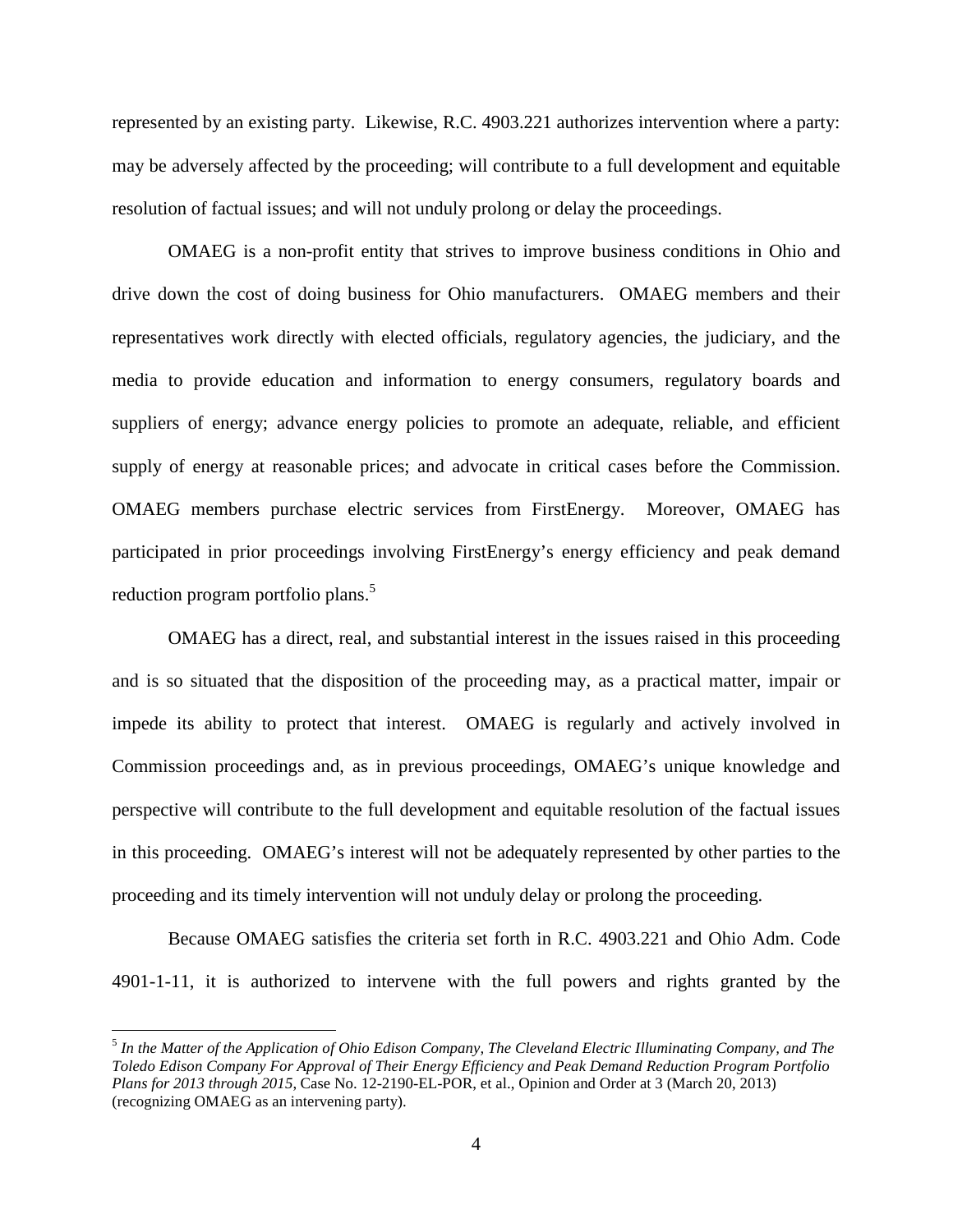Commission to intervening parties. OMAEG respectfully requests that the Commission grant this motion to intervene and that OMAEG be made a full party of record.

Respectfully submitted,

 /s/ Kimberly W. Bojko Kimberly W. Bojko (0069402) Danielle M. Ghiloni (0085245) Carpenter Lipps & Leland LLP 280 North High Street, Suite 1300 Columbus, Ohio 43215 Telephone: (614) 365-4100 Email: Bojko@carpenterlipps.com (willing to accept service by email) Ghiloni@carpenterlipps.com (willing to accept service by email)

*Counsel for the OMAEG*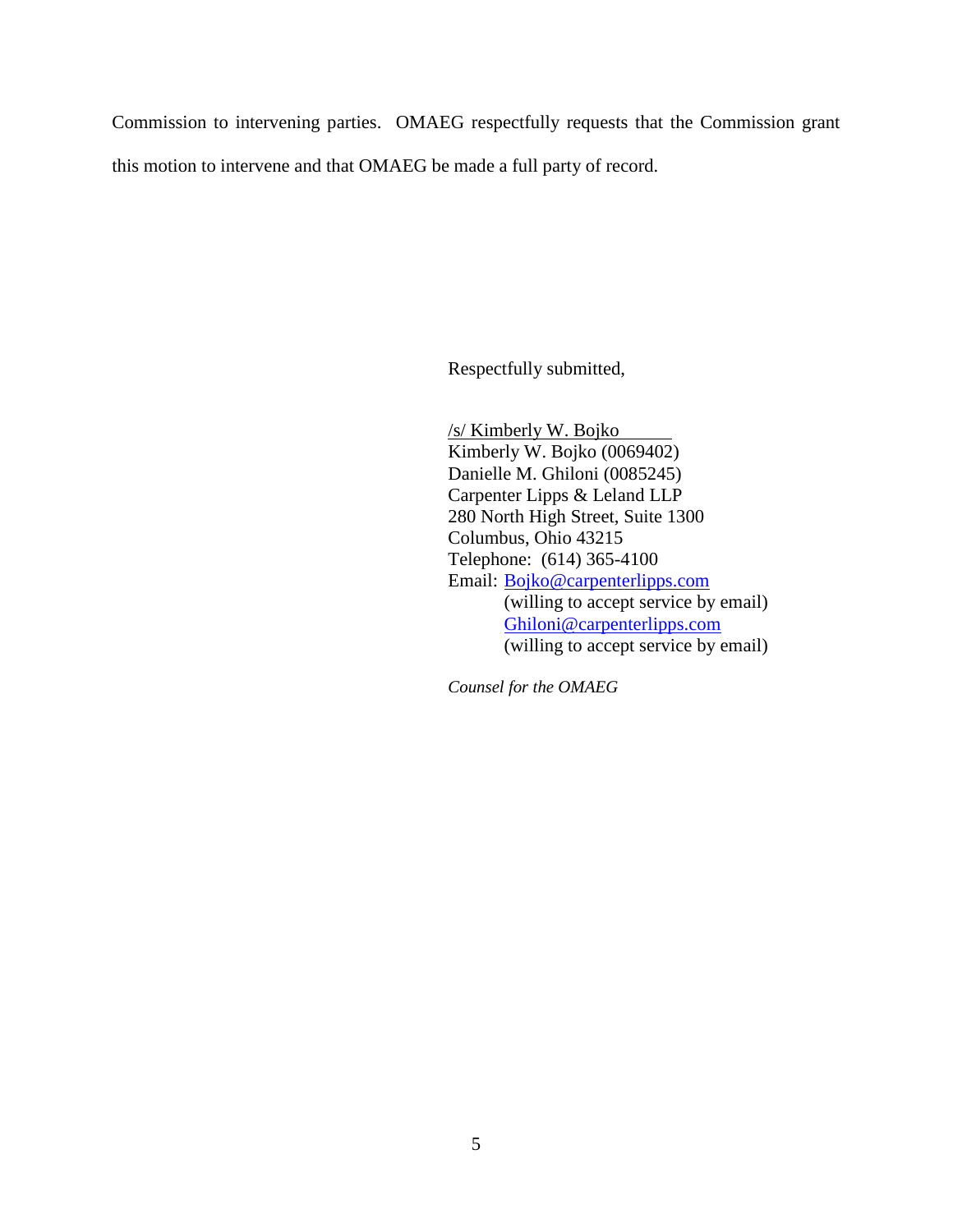# **CERTIFICATE OF SERVICE**

I hereby certify that a true and accurate copy of the foregoing was served upon the following parties via electronic mail on May 9, 2016.

> /s/ Danielle M. Ghiloni Danielle M. Ghiloni

cdunn@firstenergycorp.com mpritchard@mwncmh.com kjklaw@yahoo.com tdougherty@theoec.org jfinnigan@edf.org mfleisher@elpc.org cmooney@ohiopartners.org rdove@attorneydove.com Christopher.healey@occ.ohio.gov Kyle.kern@occ.ohio.gov